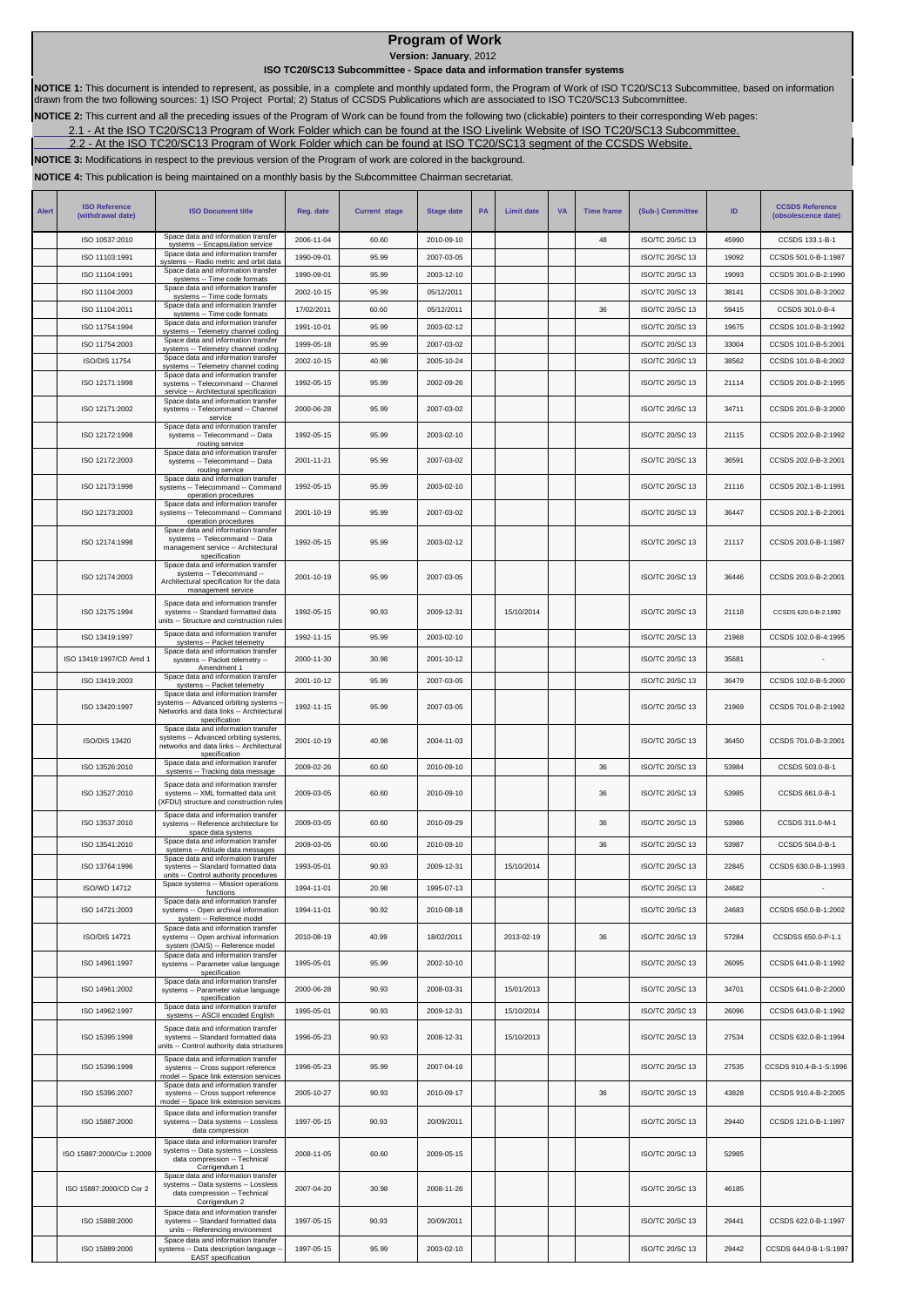|   | ISO 15889:2000/CD Amd 1        | Space data and information transfer<br>systems -- Data description language<br>EAST specification -- Amendment 1                                         | 2000-11-30               | 30.98                                                    | 2001-10-12               |            |    | ISO/TC 20/SC 13                    | 35682 |                         |
|---|--------------------------------|----------------------------------------------------------------------------------------------------------------------------------------------------------|--------------------------|----------------------------------------------------------|--------------------------|------------|----|------------------------------------|-------|-------------------------|
|   | ISO 15889:2003                 | Space data and information transfer<br>systems -- Data description language -                                                                            | 2001-10-12               | 95.99                                                    | 14/10/2011               |            |    | ISO/TC 20/SC 13                    | 36451 | CCSDS 644.0-B-2-S:2000  |
|   | ISO 15889:2011                 | <b>EAST</b> specification<br>Space data and information transfer<br>systems -- Data description language -                                               | 30/08/2010               | 60.60                                                    | 14/10/2011               |            | 36 | ISO/TC 20/SC 13                    | 57320 | CCSDS 644.0-B-3         |
|   |                                | <b>EAST</b> specification<br>Space data and information transfer<br>systems -- Advanced orbiting systems,                                                |                          |                                                          |                          |            |    |                                    |       |                         |
|   | <b>ISO/DIS 15890</b>           | networks and data links -- Audio, video<br>and still-image communications<br>services                                                                    | 1997-05-15               | 40.98                                                    | 2001-09-04               |            |    | ISO/TC 20/SC 13                    | 29443 | CCSDS 704.0-B-1-S:1994  |
|   | ISO 15891:2000                 | Space data and information transfer<br>systems -- Protocol specification for<br>space communications -- Network                                          | 1997-05-15               | 95.99                                                    | 10/05/2011               |            |    | ISO/TC 20/SC 13                    | 29444 | CCSDS 713.0-B-1:1999    |
|   | ISO 15892:2000                 | Space data and information transfer<br>systems -- Protocol specification for<br>space communications -- Security                                         | 1997-05-15               | 95.99                                                    | 10/05/2011               |            |    | ISO/TC 20/SC 13                    | 29445 | CCSDS 713.5-B-1:1999    |
|   | ISO 15893:2000                 | Space data and information transfer<br>systems -- Protocol specification for<br>space communications -- Transport                                        | 1997-05-15               | 95.99                                                    | 2010-09-10               |            |    | ISO/TC 20/SC 13                    | 29446 | CCSDS 714.0-B-1:1999    |
|   | ISO 15893:2010                 | protocol<br>Space data and information transfer<br>systems -- Space communications<br>protocol specification (SCPS) --                                   | 2007-03-06               | 60.60                                                    | 2010-09-10               |            | 48 | ISO/TC 20/SC 13                    | 45986 | CCSDS 714.0-B-2         |
|   | ISO 15894:2000                 | Transport protocol (SCPS-TP)<br>Space data and information transfer<br>systems -- Protocol specification for                                             | 1997-05-15               | 95.99                                                    | 10/05/2011               |            |    | ISO/TC 20/SC 13                    | 29447 | CCSDS 717.0-B-1:1999    |
|   | ISO 16363                      | space communications -- File protocol<br>Space data and information transfer<br>systems - Audit and certification of<br>trustworthy digital repositories | 2010-04-08               | 60.00                                                    | 30/01/2012               |            | 36 | <b>ISO/TC 20/SC 13</b>             | 56510 | CCSDS 652.0-R-1         |
|   | ISO/DIS 16919                  | Requirements for bodies providing audit<br>and certification of candidate<br>trustworthy digital repositories                                            | 2010-12-07               | 40.99                                                    | 23/11/2011               | 07/06/2013 | 36 | ISO/TC 20/SC 13                    | 57950 | CCSDS 652.1-R.1         |
|   | ISO 17107:2011                 | Space data and information transfer<br>systems -- XML specification for<br>navigation data messages                                                      | 20/01/2011               | 60.60                                                    | 08/11/2011               |            | 36 | SO/TC 20/SC 13                     | 59155 |                         |
|   | ISO 17214:2011                 | Space data and information transfer<br>systems -- Spacecraft onboard interface<br>services -- Time access service                                        | 17/02/2011               | 60.60                                                    | 15/12/2011               |            | 36 | ISO/TC 20/SC 13                    | 59416 | CCSDS 872.0-M-1         |
|   | ISO 17355:2003                 | Space data and information transfer<br>systems -- CCSDS file delivery protocol                                                                           | 1999-05-18               | 95.99                                                    | 2004-05-18               |            |    | ISO/TC 20/SC 13                    | 33005 | CCSDS 727.0-B-1 S:2002  |
|   | ISO 17355:2004                 | Space data and information transfer<br>systems -- CCSDS file delivery protocol                                                                           | 2002-10-15               | 95.99                                                    | 2007-05-07               |            |    | ISO/TC 20/SC 13                    | 38593 |                         |
|   | ISO 17355:2007                 | Space data and information transfer<br>systems -- CCSDS file delivery protocol                                                                           | 2005-10-27               | 90.92                                                    | 2007-08-10               |            | 36 | ISO/TC 20/SC 13                    | 43829 | CCSDS 727.0-B-3 S: 2005 |
| O | ISO/CD 17355                   | Space data and information transfer<br>systems -- CCSDS file delivery protocol                                                                           | 2007-08-10               | 30.98                                                    | 2010-03-05               |            | 48 | ISO/TC 20/SC 13                    | 50246 | CCSDS 727.0-B-4: 2007   |
|   | ISO 17433:2001                 | Space data and information transfer<br>systems -- Packet telemetry services                                                                              | 1998-06-30               | 95.99                                                    | 2003-02-11               |            |    | ISO/TC 20/SC 13                    | 28460 | CCSDS 103.0-B-1 S:1996  |
|   | ISO 17433:2003                 | Space data and information transfer<br>systems -- Packet telemetry services<br>Space data and information transfer                                       | 2001-10-19               | 95.99                                                    | 2007-03-05               |            |    | ISO/TC 20/SC 13                    | 36448 | CCSDS 103.0-B-2 S:2001  |
|   | <b>ISO/DIS 17807</b>           | systems -- Telemetry (TM) channel<br>coding profiles                                                                                                     | 11/10/2011               | 40.20                                                    | 29/11/2011               | 11/04/2014 | 36 | ISO/TC 20/SC 13                    | 60592 | CCSDS 735.1-B-1         |
|   | <b>ISO/DIS 17808</b>           | Space data and information transfer<br>systems -- Telemetry (TM) channel<br>coding profiles                                                              | 11/10/2011               | 40.20                                                    | 29/11/2011               | 11/04/2014 | 36 | ISO/TC 20/SC 13                    | 60593 | CCSDS 131.4-M-1         |
|   | <b>ISO/DIS 17809</b>           | Space data and information transfer<br>systems - Delta-Differential One Way<br>Ranging (Delta-DOR) Operations                                            | 11/10/2011               | 40.20                                                    | 29/11/2011               | 11/04/2014 | 36 | ISO/TC 20/SC 13                    | 60594 | CCSDS 506.0-M-1         |
|   | <b>ISO/DIS 17810</b>           | Space data and information transfer<br>systems - Data Transmission and PN<br>Ranging for 2 GHz CDMA Link via Data<br><b>Relay Satellite</b>              | 11/10/2011               | 40.20                                                    | 29/11/2011               | 11/04/2014 | 36 | ISO/TC 20/SC 13                    | 60595 | CCSDS 415.1-B-1         |
|   | ISO 20652:2006                 | Space data and information transfer<br>systems -- Producer-archive interface --<br>Methodology abstract standard                                         | 2003-04-10               | 90.93                                                    | 2009-06-30               | 15/04/2014 |    | ISO/TC 20/SC 13                    | 39577 | CCSDS 651.0-M-1:2004    |
|   | ISO 21459:2006                 | Space data and information transfer<br>systems -- Proximity-1 space link<br>rotocol -- Coding and synchronization<br>sublayer                            | 2004-01-09               | 90.93                                                    | 2009-12-31               | 15/10/2014 | 48 | ISO/TC 20/SC 13                    | 40247 | CCSDS 211.2-B-1:2003    |
|   | ISO 21460:2006                 | Space data and information transfer<br>systems -- Proximity-1 space link<br>protocol -- Physical layer                                                   | 2004-01-09               | 95.99                                                    | 2007-10-10               |            | 48 | ISO/TC 20/SC 13                    | 40248 | CCSDS 211.1-B-1         |
|   | ISO 21460:2007                 | Space data and information transfer<br>systems -- Proximity-1 space link<br>protocol -- Physical layer                                                   | 2006-09-12               | 90.93                                                    | 20/09/2011               |            | 36 | ISO/TC 20/SC 13                    | 44999 | CCSDS 211.1-B-3         |
|   | ISO 21961:2003                 | Space data and information transfer<br>systems -- Data entity dictionary<br>specification language (DEDSL) --<br>Abstract syntax                         | 2001-06-29               | 90.93                                                    | 2008-06-30               | 15/04/2013 |    | ISO/TC 20/SC 13                    | 36036 | CCSDS 647.1-B-1:2001    |
|   | ISO 21962:2003                 | Space data and information transfer<br>systems -- Data entity dictionary<br>specification language (DEDSL) -- PVL<br>syntax                              | 2001-06-29               | 90.93                                                    | 2008-06-30               | 15/04/2013 |    | ISO/TC 20/SC 13                    | 36037 | CCSDS 647.2-B-1:2001    |
|   | ISO 22641:2005                 | Space data and information transfer<br>systems -- TM (telemetry)<br>synchronization and channel coding                                                   | 2001-10-12               | 90.92                                                    | 11/10/2011               |            |    | ISO/TC 20/SC 13                    | 36375 | CCSDS 131.0-B-1:2003    |
|   | <b>ISO/DIS 22641</b>           | Space data and information transfer<br>systems -- TM (telemetry)<br>synchronization and channel coding                                                   | 11/10/2011               | 40.20<br>Start date: 2011-11-08<br>End date: 2012-04-09) | 08/11/2011               | 11/04/2014 | 36 | <b>ISO/TC 20/SC 13</b>             | 60590 | CCSDS 131-B-2           |
|   | ISO 22642:2005                 | Space data and information transfer<br>systems -- TC (telecommand)<br>synchronization and channel coding                                                 | 2001-10-12               | 90.93                                                    | 2008-12-31               | 15/10/2013 |    | ISO/TC 20/SC 13                    | 36376 | CCSDS 231.0-B-1:2003    |
|   | ISO 22642:2005/Cor 1:2007      | Space data and information transfer<br>systems -- TC (telecommand)<br>synchronization and channel coding --<br>Technical Corrigendum 1                   | 2007-08-21               | 60.60                                                    | 2007-10-03               |            |    | ISO/TC 20/SC 13                    | 50342 |                         |
|   | ISO 22643:2003                 | Space data and information transfer<br>systems -- Data entity dictionary<br>specification language (DEDSL) --<br>XML/DTD Syntax                          | 2001-07-20               | 90.93                                                    | 2009-04-01               | 15/04/2014 |    | ISO/TC 20/SC 13                    | 36377 | CCSDS 647.3-B-1:2002    |
|   | ISO 22644:2006<br>ISO/CD 22644 | Space data and information transfer<br>systems -- Orbit data messages<br>Space data and information transfer                                             | 19/05/2005<br>12/10/2001 | 90.92<br>30.98                                           | 07/05/2008<br>03/11/2004 |            | 36 | ISO/TC 20/SC 13<br>ISO/TC 20/SC 13 | 36379 | CCSDS 502.0-B-1         |
|   | ISO 22645:2005                 | systems -- Orbit data messages<br>Space data and information transfer<br>systems -- TM (telemetry) space data                                            | 2001-10-12               | 90.93                                                    | 2008-12-31               | 15/10/2013 |    | ISO/TC 20/SC 13                    | 36380 | CCSDS 132.0-B-1:2003    |
|   | ISO 22646:2005                 | link protocol<br>Space data and information transfer                                                                                                     | 2001-10-12               | 90.93                                                    | 2008-12-31               | 15/10/2013 |    | ISO/TC 20/SC 13                    | 36381 | CCSDS 133.0-B-1:2003    |
|   | ISO 22647:2006                 | systems -- Space packet protocol<br>Space data and information transfer                                                                                  | 2001-10-12               | 95.99                                                    | 2010-09-10               |            |    | ISO/TC 20/SC 13                    | 36383 | CCSDS 135.0-B-1:2002    |
|   | ISO 22647:2010                 | systems -- Space link identifiers<br>Space data and information transfer<br>systems -- Space link identifiers                                            | 2007-03-14               | 60.60                                                    | 2010-09-10               |            | 48 | ISO/TC 20/SC 13                    | 45987 | CCSDS 135.0-B-3         |
|   | ISO 22663:2006                 | Space data and information transfer<br>systems -- Proximity-1 space link<br>protocol -- Data link layer                                                  | 2001-10-12               | 95.99                                                    | 2007-10-10               |            |    | ISO/TC 20/SC 13                    | 36386 | CCSDS 211.0-B-3:2004    |
|   | ISO 22663:2007                 | Space data and information transfer<br>systems -- Proximity-1 space link<br>protocol -- Data link layer                                                  | 2006-09-12               | 90.93                                                    | 20/09/2011               |            | 36 | <b>ISO/TC 20/SC 13</b>             | 45000 | CCSDS 211.0-B-4         |
|   | ISO 22664:2005                 | Space data and information transfer<br>systems -- TC (telecommand) space<br>data link protocol                                                           | 2001-10-12               | 90.93                                                    | 2008-12-31               | 15/10/2013 |    | ISO/TC 20/SC 13                    | 36389 | CCSDS 232.0-B-1:2003    |
|   | ISO 22666:2005                 | Space data and information transfer<br>systems -- AOS (advanced orbiting<br>systems) space data link protocol                                            | 2001-10-12               | 95.99                                                    | 2007-08-15               |            |    | ISO/TC 20/SC 13                    | 36391 | CCSDS 732.0-B-1:2003    |
|   | ISO 22666:2007                 | Space data and information transfer<br>systems -- AOS (advanced orbiting<br>systems) space data link protocol                                            | 2006-06-23               | 90.60                                                    | 17/12/2010               |            | 36 | ISO/TC 20/SC 13                    | 44866 | CCSDS 732.0-B-2         |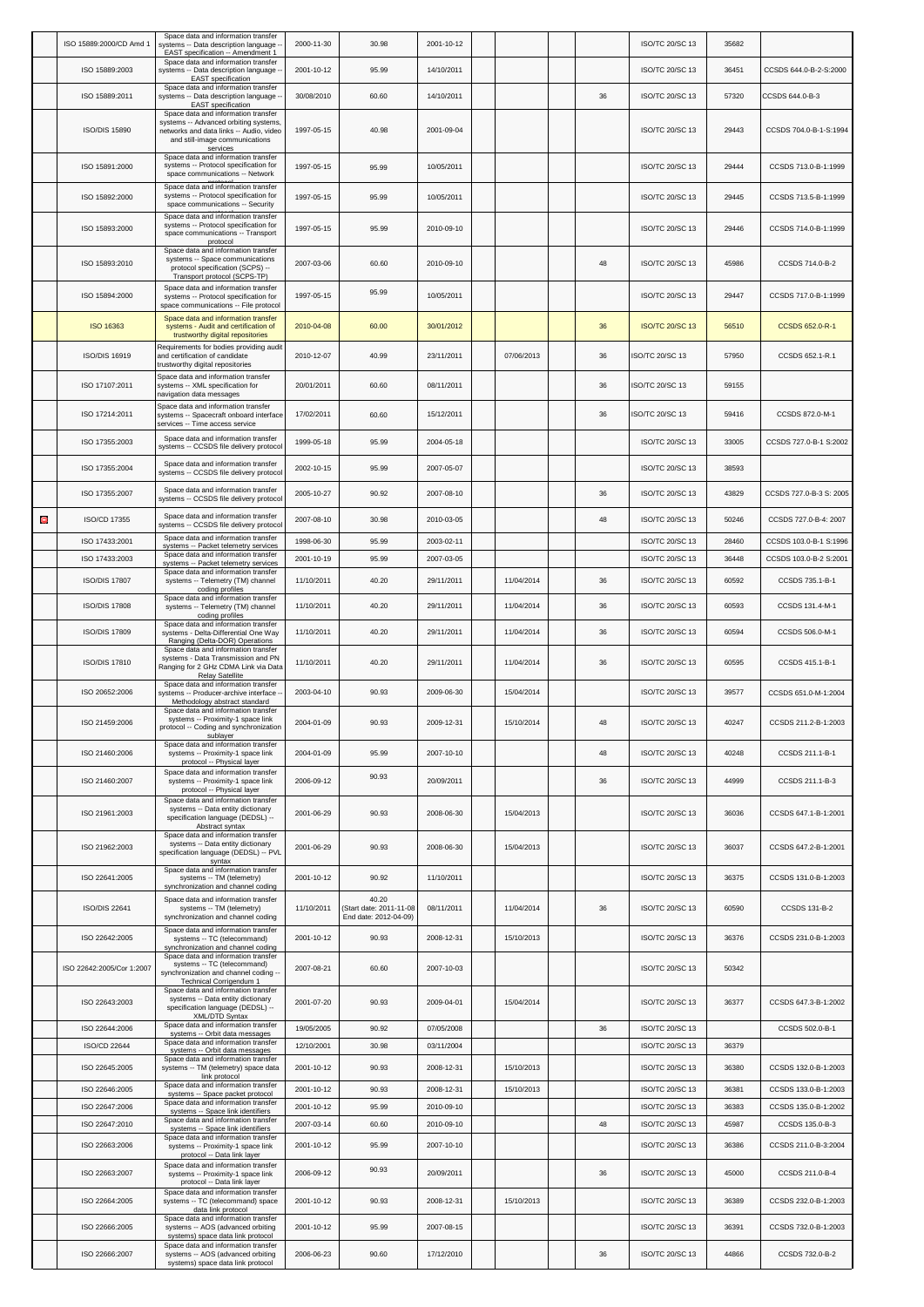| Θ         | ISO/CD 22666            | Space data and information transfer<br>systems -- AOS (advanced orbiting<br>systems) space data link protocol                                                                   | 22/09/2011 | 30.98 | 18/10/2011 | 2013-03-22<br>(Cancellation<br>date: 2013-09-<br>22) | 36 | <b>ISO/TC 20/SC 13</b> | 60519 |                      |
|-----------|-------------------------|---------------------------------------------------------------------------------------------------------------------------------------------------------------------------------|------------|-------|------------|------------------------------------------------------|----|------------------------|-------|----------------------|
|           | ISO 22667:2005          | Space data and information transfer<br>systems -- Communication operations<br>Procedure-1                                                                                       | 2001-10-12 | 90.93 | 2008-12-31 | 15/10/2013                                           |    | <b>ISO/TC 20/SC 13</b> | 36392 | CCSDS 232.1-B-1:2003 |
|           | <b>ISO/WD 22668</b>     | Space data and information transfer<br>systems -- Space link extension (SLE) -<br>Service management specification                                                              | 2001-10-12 | 20.98 | 2003-11-07 |                                                      |    | ISO/TC 20/SC 13        | 36393 |                      |
|           | ISO 22669:2003          | Space data and information transfer<br>systems -- Space link extension (SLE) -<br>Return-all-frames service                                                                     | 2001-10-12 | 95.99 | 2007-01-26 |                                                      |    | ISO/TC 20/SC 13        | 36394 | CCSDS 911.1-B-1:2002 |
|           | ISO 22669:2007          | Space data and information transfer<br>systems -- Space link extension (SLE) -<br>Return-all-frames service                                                                     | 2004-12-08 | 90.93 | 2010-06-30 |                                                      | 36 | <b>ISO/TC 20/SC 13</b> | 43442 | CCSDS 911.1-B-2      |
|           | ISO 22670:2006          | Space data and information transfer<br>systems -- Space link extension (SLE) -<br>Return-channel-frames service                                                                 | 2001-10-12 | 90.93 | 2009-06-30 | 15/04/2014                                           |    | ISO/TC 20/SC 13        | 36395 | CCSDS 911.2-B-1:2004 |
|           | ISO 22671:2005          | Space data and information transfer<br>systems -- Space link extension (SLE)<br>Forward command link transmission<br>unit (CLTU)                                                | 2001-10-12 | 95.99 | 2007-01-26 |                                                      |    | <b>ISO/TC 20/SC 13</b> | 36396 | CCSDS 912.1-B-1:2002 |
|           | ISO 22671:2007          | Space data and information transfer<br>systems -- Space link extension (SLE)<br>Forward communications link<br>transmission unit (CLTU) service                                 | 2004-12-08 | 95.99 | 08/11/2011 |                                                      | 36 | ISO/TC 20/SC 13        | 43443 | CCSDS 912.1-B-2      |
| $\bullet$ | ISO 22671:2007/CD Cor 1 | Space data and information transfer<br>systems -- Space link extension (SLE) -<br>Forward communications link<br>transmission unit (CLTU) service --<br>Technical Corrigendum 1 | 2007-10-01 | 30.98 | 17/01/2011 |                                                      |    | ISO/TC 20/SC 13        | 50583 |                      |
|           | ISO 22671:2011          | Space data and information transfer<br>systems -- Space link extension (SLE) -<br>Forward communications link<br>transmission unit (CLTU) service                               | 22/12/2010 | 60.60 | 08/11/2011 |                                                      | 36 | ISO/TC 20/SC 13        | 58052 |                      |
|           | ISO 22672:2006          | Space data and information transfer<br>systems -- Space link extension (SLE) -<br>Forward space packet                                                                          | 19/05/2005 | 95.99 | 08/11/2011 |                                                      | 36 | <b>ISO/TC 20/SC 13</b> | 42721 | CCSDS 912.3-B-1      |
|           | ISO/CD 22672            | Space data and information transfer<br>systems -- Space link extension (SLE) --<br>Forward space packet service                                                                 | 12/10/2001 | 30.98 | 04/05/2004 |                                                      | 36 | <b>ISO/TC 20/SC 13</b> | 36397 |                      |
|           | ISO 22672:2011          | Space data and information transfer<br>systems -- Space link extension (SLE) -<br>Forward space packet service<br>specification                                                 | 22/12/2010 | 60.60 | 08/11/2011 |                                                      | 36 | ISO/TC 20/SC 13        | 58052 | CCSDS 911.5-B-1      |
|           | ISO 26143:2007          | Space data and information transfer<br>systems -- Space link extension (SLE)<br>Return operational control fields service                                                       | 2005-09-08 | 90.93 | 2010-06-30 |                                                      | 36 | ISO/TC 20/SC 13        | 43394 | CCSDS 911.5-B-1      |
|           | ISO 26868:2009          | Space data and information transfer<br>systems -- Image data compression                                                                                                        | 2005-12-02 | 60.60 | 2009-01-29 | 15/01/2014                                           | 36 | <b>ISO/TC 20/SC 13</b> | 43849 | CCSDS 122.0-B-1      |
|           | ISO 26868:2009/CD Cor 1 | Space data and information transfer<br>systems -- Image data compression --<br>Technical Corrigendum 1                                                                          | 09/11/2011 | 30.99 | 09/11/2011 | 09/05/2012                                           | 24 | ISO/TC 20/SC 13        | 60964 |                      |

| Legend:   |                                                                                        |  |  |  |  |  |  |  |
|-----------|----------------------------------------------------------------------------------------|--|--|--|--|--|--|--|
|           |                                                                                        |  |  |  |  |  |  |  |
|           | Alert Marked with C cancelled, project deleted based on TMB Resolution (3 tracks rule) |  |  |  |  |  |  |  |
|           | Stage I Initial date of current stage                                                  |  |  |  |  |  |  |  |
|           | Limit D Limit date for next stage                                                      |  |  |  |  |  |  |  |
| <b>VA</b> | Lead Organization for project under Vienna Agreement                                   |  |  |  |  |  |  |  |
|           | Time F Related to stage                                                                |  |  |  |  |  |  |  |
| <b>PA</b> | Patent Associated marked with                                                          |  |  |  |  |  |  |  |
|           |                                                                                        |  |  |  |  |  |  |  |